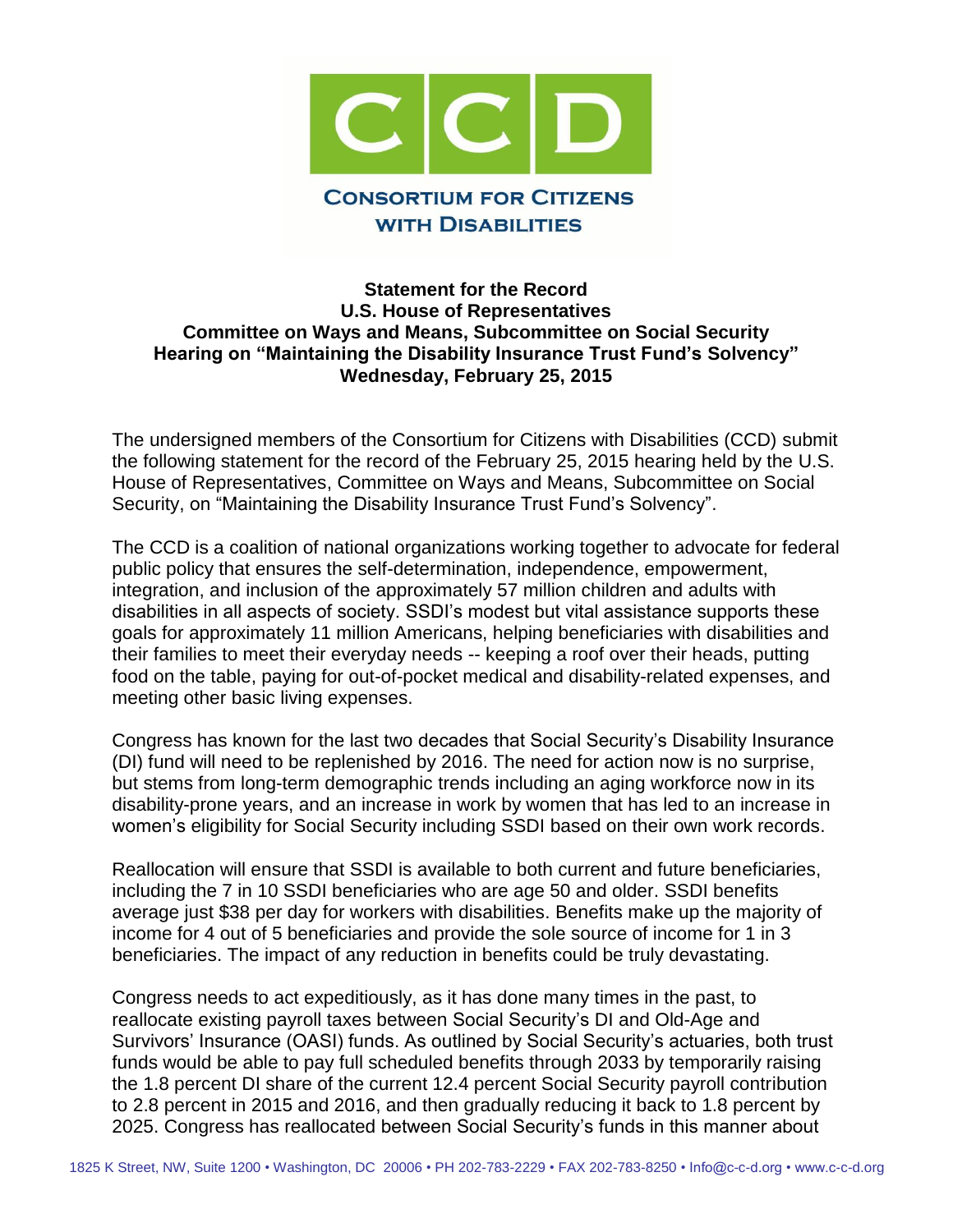equally in both directions to keep the system on an even reserve ratio -- 6 times using a narrow definition of reallocation, and 11 times using a broader definition of reallocation. Reallocation does not require any new taxes and will maintain the long-term solvency of the combined Social Security trust funds at 2033, as currently projected.

Reallocation -- without accompanying cuts to Social Security coverage, eligibility, or benefits -- is the common sense, responsible solution that Congress should enact promptly. Such a reallocation is needed to keep Social Security's promise to the more than 165 million Americans who currently contribute to the system and the nearly 11 million Americans who currently receive SSDI benefits.

Maintaining our Social Security system goes far beyond dollars and cents. It is about strengthening economic security and dignity for all Americans. Consideration of any changes to this vital system must include the voices and views of people with disabilities as well as all Americans who may need SSDI in the future.

Sincerely,

## ACCSES

American Academy of Pediatrics American Association of People with Disabilities (AAPD) American Association on Health and Disability American Foundation for the Blind (AFB) American Network for Community Options and Resources Association of Assistive Technology Act Programs Association of Jewish Family & Children's Agencies Association of University Centers on Disabilities (AUCD) Attention Deficit Disorder Association Autism National Committee (AutCom) Autistic Self Advocacy Network (ASAN) Bazelon Center for Mental Health Law Brain Injury Association of America Community Legal Services Council for Learning Disabilities **CSH** Disability Rights Education & Defense Fund Easter Seals Epilepsy Foundation Goodwill Industries International Health & Disability Advocates Jewish Federations of North America Lupus Foundation of America Lutheran Services in America Disability Network National Academy of Elder Law Attorneys (NAELA) National Alliance on Mental Illness National Association of Councils on Developmental Disabilities National Association of Disability Representatives National Association of School Psychologists